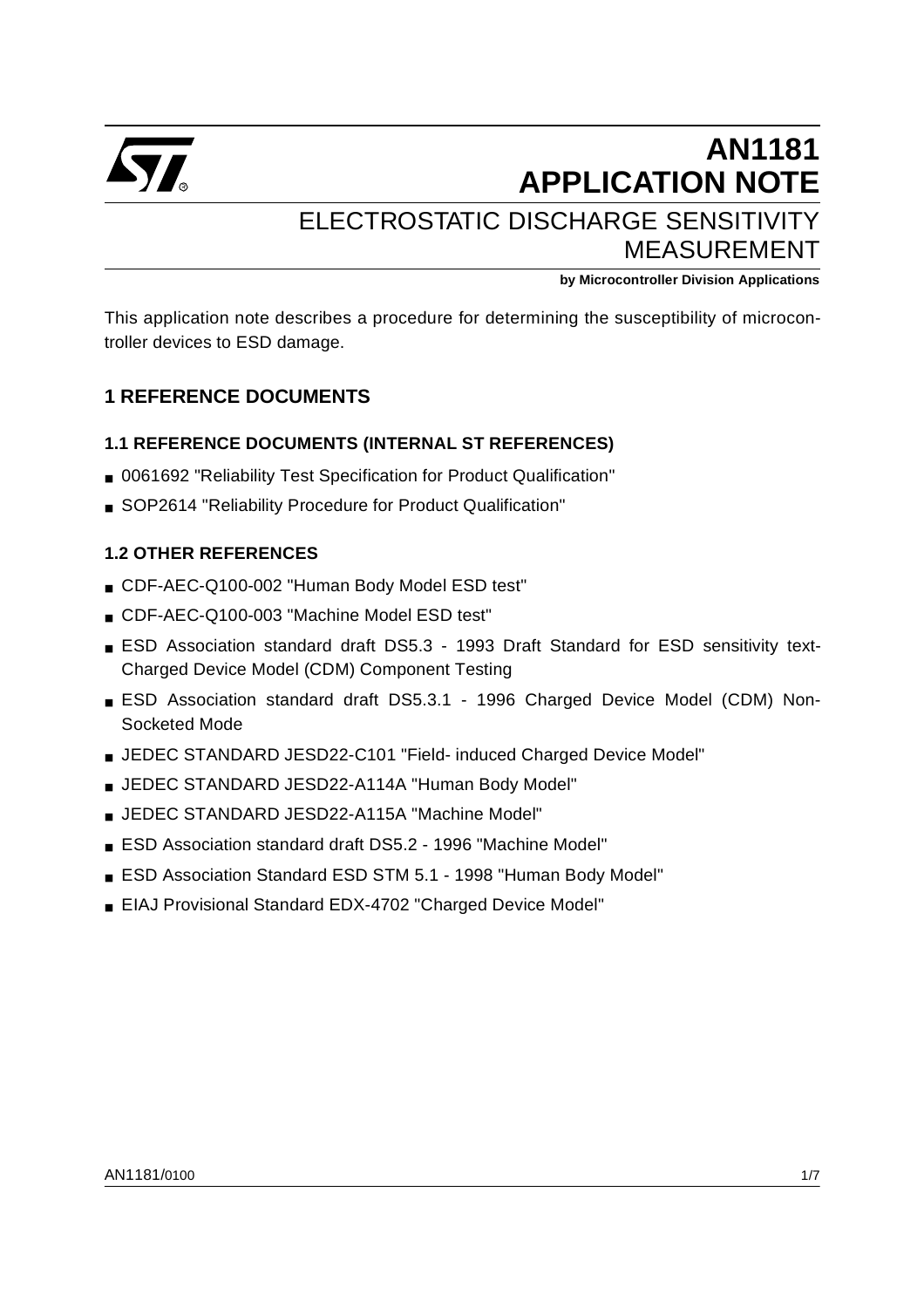# **ELECTROSTATIC DISCHARGE SENSITIVITY MEASUREMENT**

# **2 DEFINITIONS**

- DUT (Device under test): a product evaluated for its sensitivity to ESD
- ESD (Electrostatic discharge): the transfer of electrostatic charge between bodies at different electrostatic potentials
- Electrostatic Discharge Sensitivity: an ESD voltage level which causes part failure
- ESD simulator: an instrument that simulates the models described in this specification
- Human Body Model (HBM) ESD: an ESD pulse simulating the human body discharge to a device
- Machine Model (MM) ESD: an ESD pulse approximating a pulse from a machine or mechanical equipment
- Maximum Withstanding Voltage: the maximum ESD voltage at which the product passes the failure criteria requirements specified in Section 4.
- PUT: pin under test
- Non-supply Pins: all input, output, bi-directional and clock pins except power pins and non connected pins.
- Power Pins all power supply, external voltage source and ground pins
- Like-named Power Pins: Power Pins with similar names and functions. i.e. VDD1 VDD2, VCC1 - VCC2, GND1 - GND2.
- Ringing current: the damped high frequency current oscillation usually following the pulse rise time

# **3 GENERAL**

- ESD pulse simulator and DUT
- For HBM see **FIGURE 1**
- For MM see **FIGURE 2**

## **3.1 MEASUREMENT EQUIPMENT**

## **3.1.1 For HBM and MM**

An oscilloscope and current probe with a minimum bandwidth of 350 MHz.

Maximum cable length of current probe is 1 meter.

- Evaluation loads:
	- a) low inductance, 1000 Volt, 500 ohm +/- 1% sputtered film resistor
	- b) tinned copper shorting wire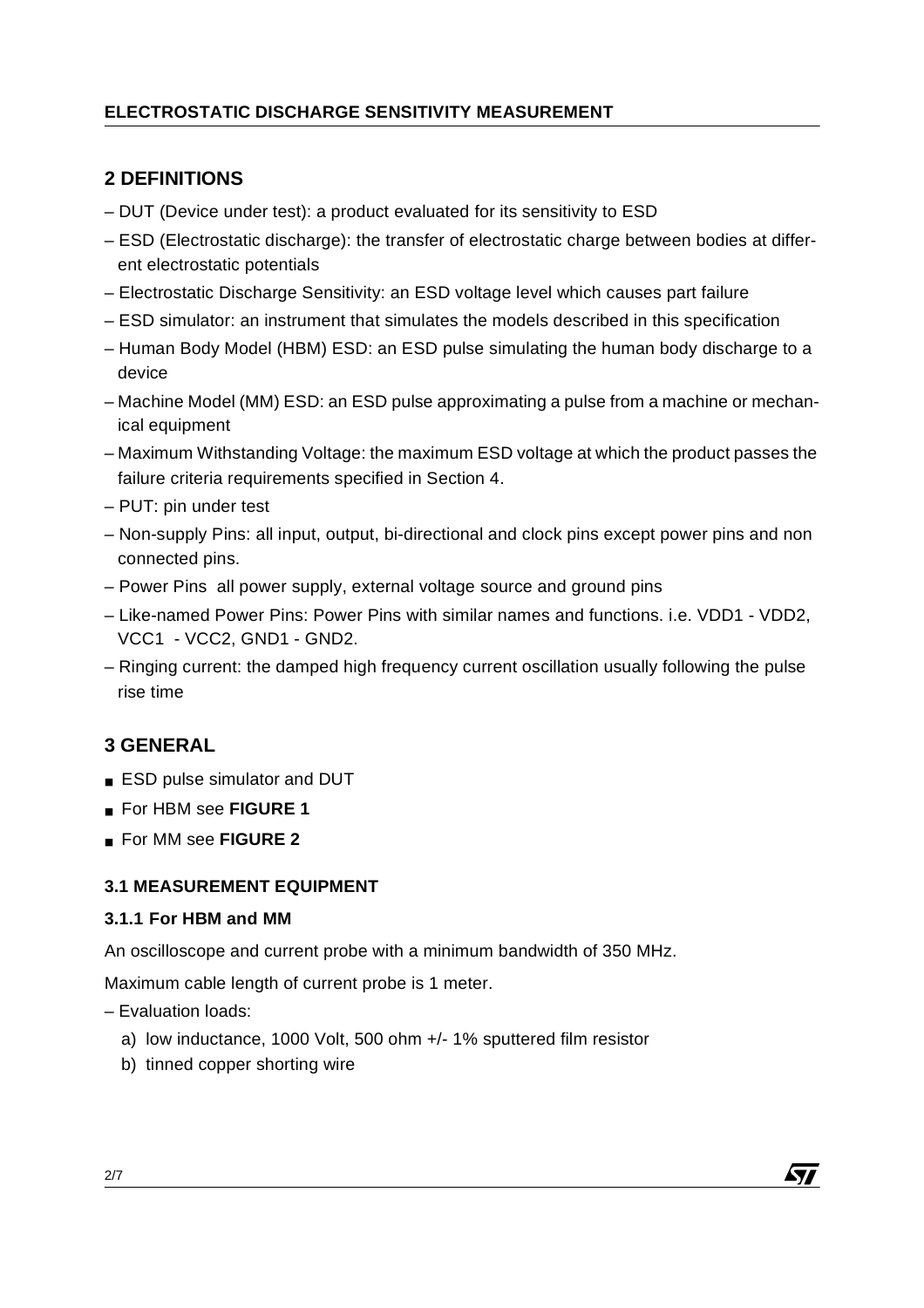## **3.2 EQUIPMENT QUALIFICATION**

Must be performed during initial testing for equipment acceptance, after repairs that may affect the waveform and at least once per year, unless different recommendation from Tester Supplier.

For HBM and MM the tester must meet the requirements of **TABLE 1** and **TABLE 2** at all voltage levels on the highest pin count test socket with both the shorting wire and 500Ω load.

## **3.3 WAVEFORM VERIFICATION**

Must be performed every 6 months as a minimum. For CDM the use of 1GHz oscilloscope is allowed.

# **4 PROCEDURE**

- All units must be tested per applicable Data Sheet (Static and dynamic parameters). Sample size according to spec. 0061692 for HBM and MM, minimum sample size 3 devices.
- For HBM and MM each sample shall be stressed at one voltage level using all pin combinations specified in **TABLE 3**, applying 3 positive and 3 negative pulses for each pin combination, unless different requirements in the detail specification. Minimum time between pulses is 1 second.

**Note A**: for HBM and MM under responsibility of the involved Product Group Q&R Dept. following derogations may be applied in agreement with ESD Associations Standard ESD STM5.1 1998 (February 1998) and JEDEC Standard JESD22- A114A and JEDEC Standard JES22 - A 115 A applying one positive and one negative pulse for each pin combination, unless different requirements in the detailed specification. If more than one pulse is requested, minimum time between pulses is 500 milliseconds.

**Note B:** For HBM and MM 3 new components may be used at each voltage level or pin combination if desired. This will eliminate any step stress hardening effect, and will reduce the possibility of early failure due to cumulative stress on power pins. However, if a single set of 3 components are stressed at each level, then to avoid missing possible ESD vunerability windows, it is recommended not to miss any stress step.

- Failure criteria:
	- A product passes a voltage level if all units stressed at that voltage level pass.
	- A unit will be defined as a failure if, after exposure to ESD pulses, it no longer meets the data sheet requirements (static and dynamic parameters).

**Note**: Cumulative damage effects may be eliminated by retesting at the failure voltage step using a new sample.

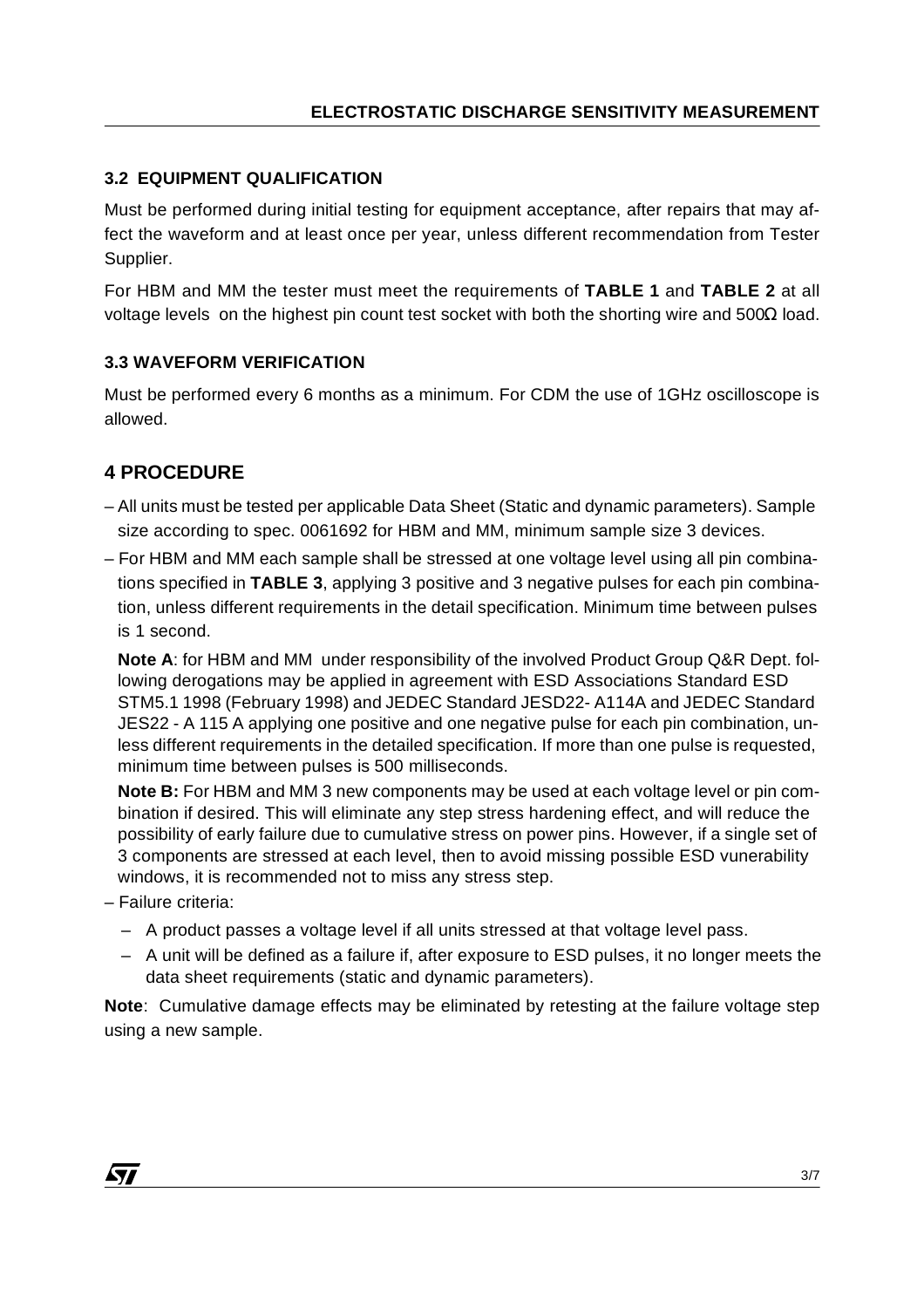# **ELECTROSTATIC DISCHARGE SENSITIVITY MEASUREMENT**

| Voltage<br>level | Ipeak for $ $<br>Short lps | 500 $\Omega^*$ | Ipeak for   Rise Time | Rise Time<br>for Short tr   for 500 $\Omega^*$ trr | Short td (ns) | Decay Time for   Ringing Current<br>IR(A)  |
|------------------|----------------------------|----------------|-----------------------|----------------------------------------------------|---------------|--------------------------------------------|
| (V)              | (A)                        | Ipr(A)         | (ns)                  | (ns)                                               |               |                                            |
| 1000.00          | $0.6 - 0.74$               | $.375-.55$     | $2 - 10$              | $5 - 25$                                           | 130-170       | 15% of $I_{DS}$ and $I_{pr}$               |
| 2000.00          | $1.2 - 1.48$               | <b>NA</b>      | $2 - 10$              | <b>NA</b>                                          | 130-170       | 15% of $I_{\text{ps}}$ and $I_{\text{pr}}$ |
| 4000.00          | $2.4 - 2.96$               | <b>NA</b>      | $2 - 10$              | <b>NA</b>                                          | 130-170       | $\sqrt{15\%}$ of $I_{DS}$ and $I_{pr}$     |
| 8000.00          | 4.8-5.92                   | <b>NA</b>      | $2 - 10$              | <b>NA</b>                                          | 130-170       | 15% of $I_{DS}$ and $I_{pr}$               |

## **Table 1. Waveform Specification For Human Body Model**

 $*$  The 500 Ω load is used only during Equipment Qualification as specified in Section 3.2 **Table 2. Waveform Specification For Machine Model**

| Voltage<br>Leve $(V)$ | <b>Positive First</b><br><b>Peak Current</b><br>for Short, Ips1<br>(A) | <b>Positive Second</b><br>Peak Current for<br>Short, Ips2 (A) | Major Pulse<br>Period for<br>Short, tpm<br>(ns) | <b>Positive First</b><br>Peak Cur-<br>rent for<br>$500\Omega^*$ lpr (A) | Current at 100ns<br>500 $\Omega^*$ 1100<br>for<br>(A) |
|-----------------------|------------------------------------------------------------------------|---------------------------------------------------------------|-------------------------------------------------|-------------------------------------------------------------------------|-------------------------------------------------------|
| 200                   | $2.8 - 3.8$                                                            | 67% to 90% of<br>$I_{DS1}$                                    | 66-90                                           | <b>NA</b>                                                               | <b>NA</b>                                             |
| 400                   | $5.8 - 8$                                                              | 67% to 90% of<br>lps1                                         | 66-90                                           | 0.85 to 1.2                                                             | $0.29 \pm 10\%$                                       |

 $*$  The 500  $\Omega$  load is used only during Equipment Qualification as specified in Section 3.2 **Table 3. Pin Combinations For Integrated Circuits (HBM and MM)**

| tion  | Pin combina- Connect Individually to Ter-<br>minal A                        | <b>Connect Individually</b><br>to Terminal B<br>(Ground) | Floating Pins (unconnect-<br>ed)               |
|-------|-----------------------------------------------------------------------------|----------------------------------------------------------|------------------------------------------------|
|       | All pins one at a time, except<br>the pin(s) connected to Ter-<br>minal B   | First power pin(s)                                       | All pins except PUT and<br>first power pin(s)  |
| 2     | All pins one at a time, except<br>the pin(s) connected to $Ter-$<br>minal B | Second power pin(s)                                      | All pins except PUT and<br>second power pin(s) |
| 3     | All pins one at a time, except<br>the pin(s) connected to Ter-<br>minal B   | Nth power pin(s)                                         | All pins except PUT and<br>Nth power pin(s)    |
| 4     | Each Non-supply pin                                                         | All other Non-supply<br>pins except PUT                  | All power pins                                 |
| $5^*$ | Each Inverting input pin                                                    | Each corresponding<br>Non-inverting pin                  | All pins not under test and<br>all power pins  |

\* For Integrated Circuits with operational amplifier functions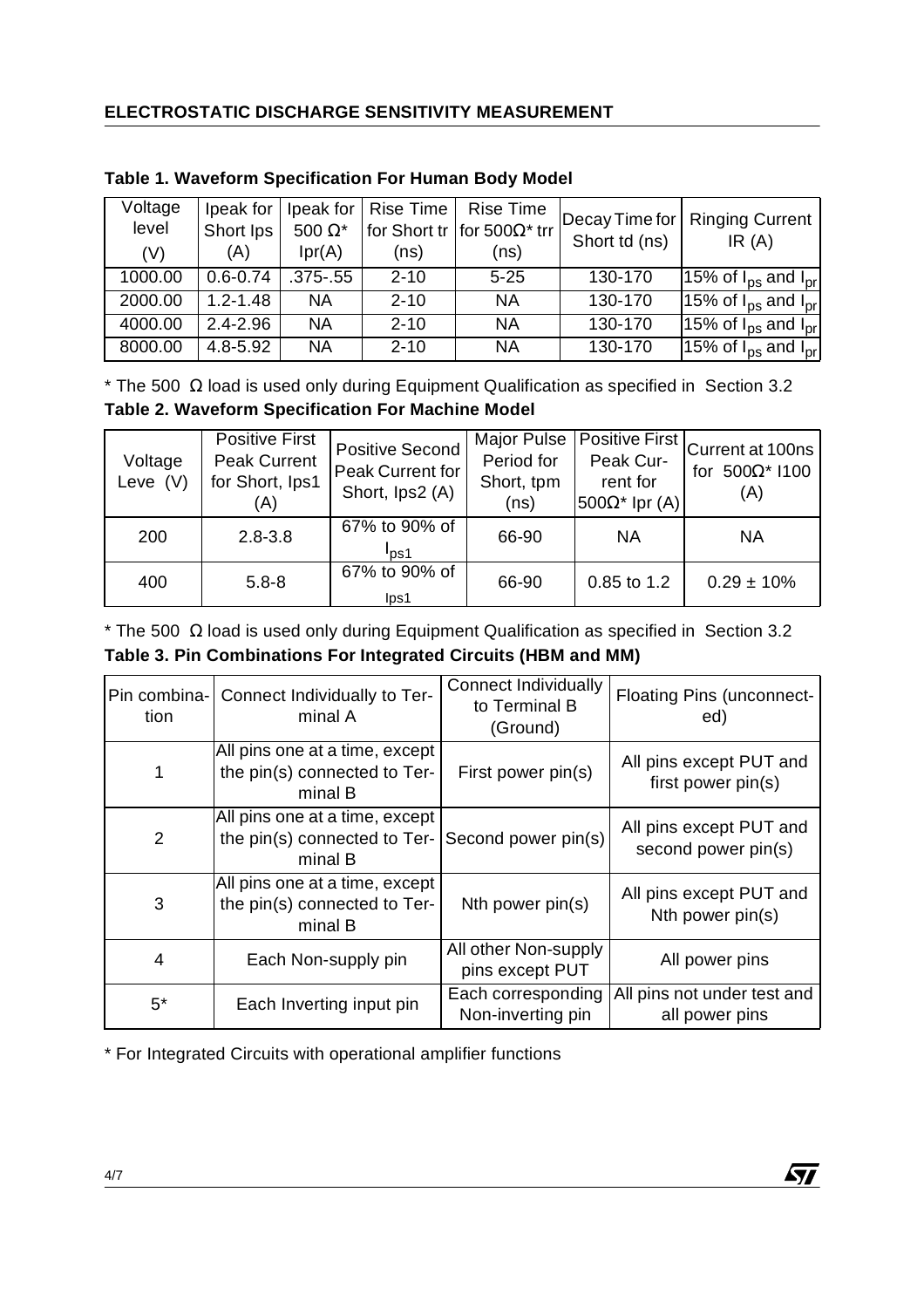



## **Notes**:

- The performance of any simulator is influenced by its parasitic capacitance and inductance.
- Precautions must be taken in tester design to avoid recharge transients and multiple pulses.
- R2, **used for Equipment Qualification as specified in Section 3.2** shall be a low inductance, 1000 Volts, 500 resistor with  $\pm$  1% tolerance.
- **Piggybacking of DUT sockets is permitted if waveform in socket is within spec limits.**
- Reversal of terminals A and B to achieve dual polarity is not permitted.
- S2 should be closed 10 to 100 milliseconds after the pulse delivery period to ensure the DUT socket is not left in charge state. S2 should be opened at least 10 milliseconds prior to the delivery of the next pulse.

*ST*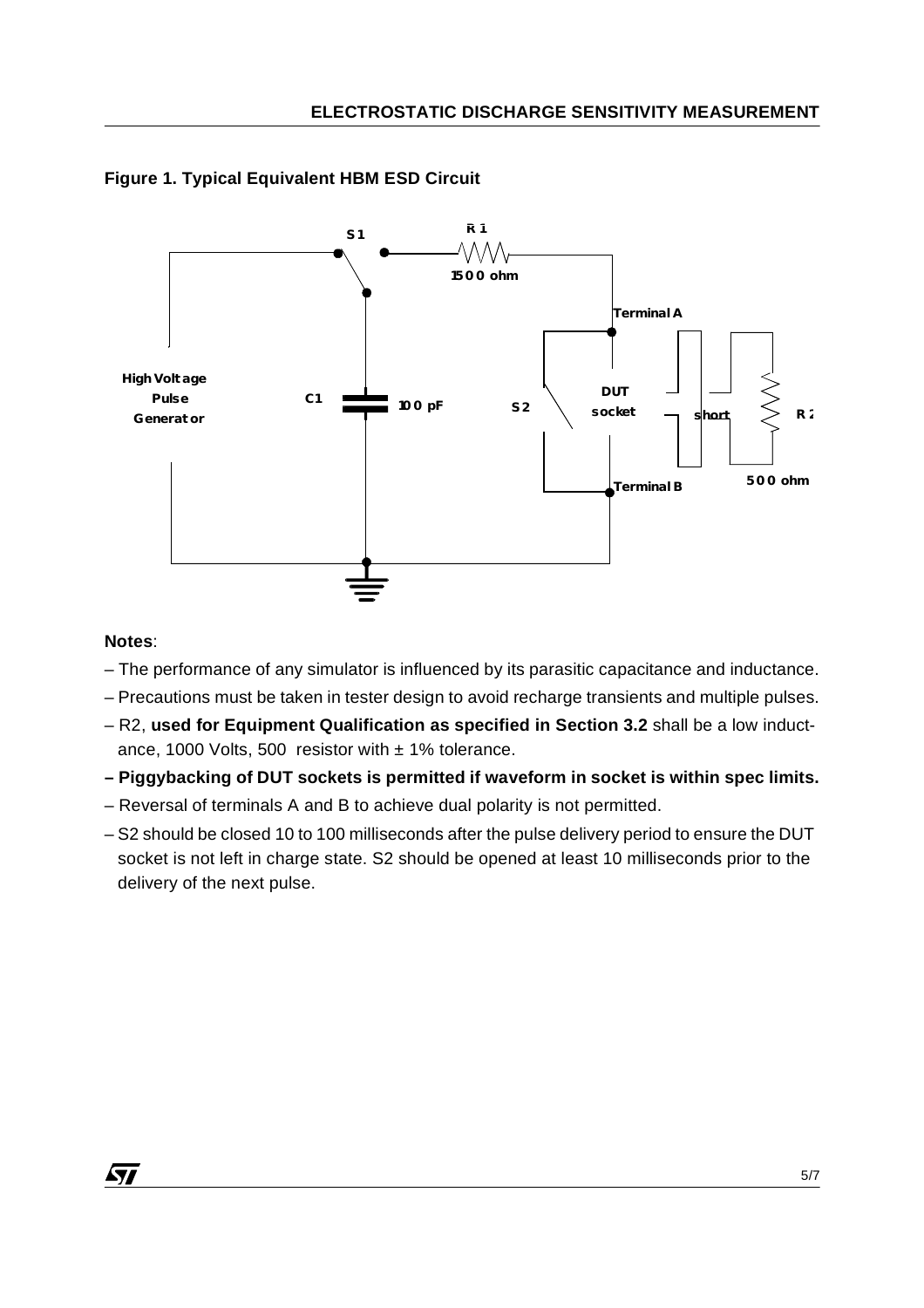

## **Figure 2. Typical Equivalent MM ESD Circuit**

## **Note**:

- The performance of any simulator is influenced by its parasitic capacitance and inductance.
- Resistor R1, in series with switch S2, ensures a slow discharge of the device.
- Precautions must be taken in tester design to avoid recharge transients and multiple pulses.
- R2, **used for Equipment Qualification as specified in Section 3.2** shall be low inductance, 1000 Volts, 500 resistor with ±1% tolerance.
- **Piggybacking of DUT sockets is permitted if waveform in socket is within spec limits.**
- Reversal of terminals A and B to achieve dual polarity is not permitted.
- S2 should be closed 10 to 100 milliseconds after the pulse delivery period to ensure the DUT socket is not left in charge state. S2 should be opened at least 10 milliseconds prior to the delivery of the next pulse.

**ST**